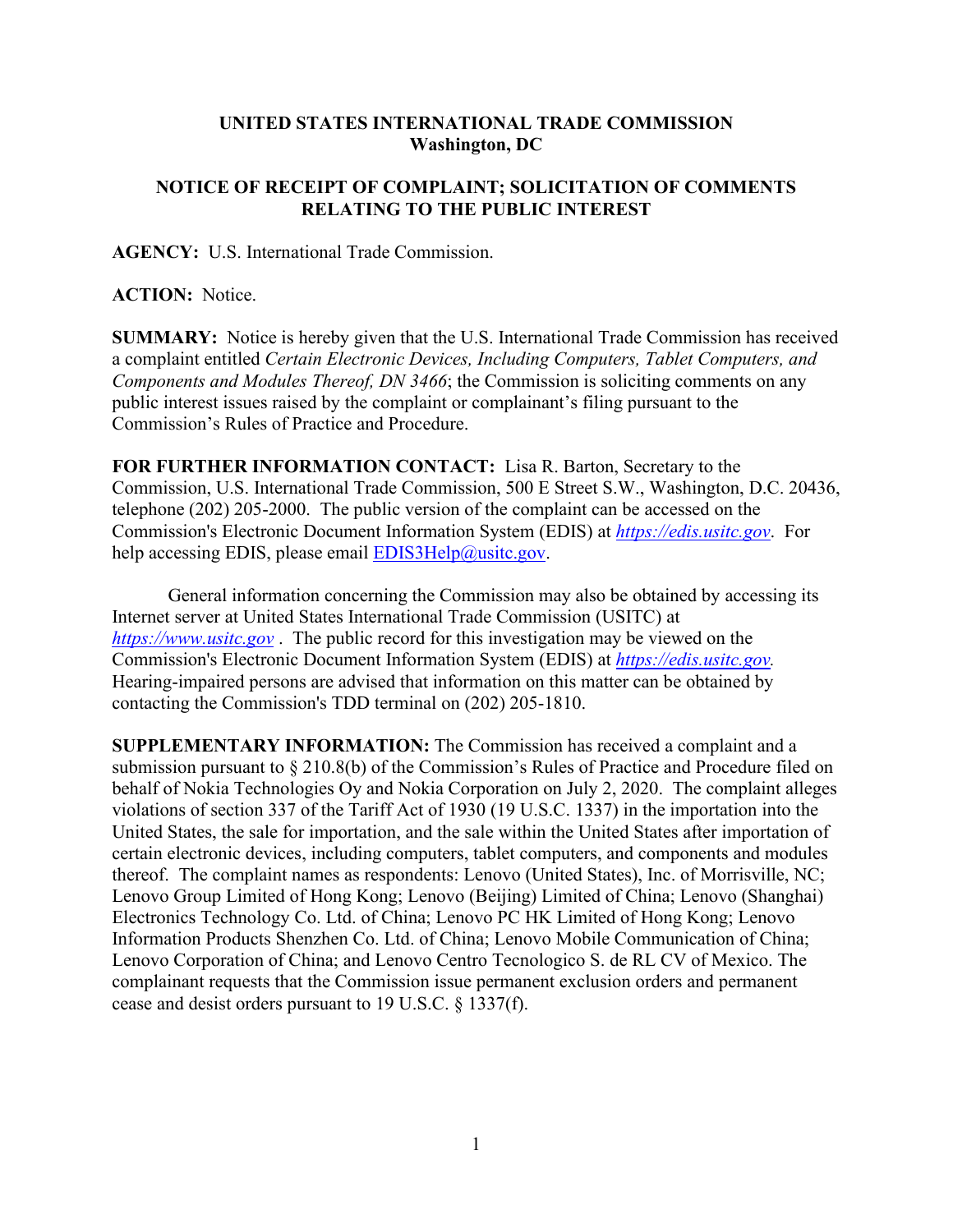Proposed respondent, other interested parties, and members of the public are invited to file comments on any public interest issues raised by the complaint or  $\S 210.8(b)$  filing. Comments should address whether issuance of the relief specifically requested by the complainant in this investigation would affect the public health and welfare in the United States, competitive conditions in the United States economy, the production of like or directly competitive articles in the United States, or United States consumers.

In particular, the Commission is interested in comments that:

- (i) explain how the articles potentially subject to the requested remedial orders are used in the United States;
- (ii) identify any public health, safety, or welfare concerns in the United States relating to the requested remedial orders;
- (iii) identify like or directly competitive articles that complainant, its licensees, or third parties make in the United States which could replace the subject articles if they were to be excluded;
- (iv) indicate whether complainant, complainant's licensees, and/or third party suppliers have the capacity to replace the volume of articles potentially subject to the requested exclusion order and/or a cease and desist order within a commercially reasonable time; and
- (v) explain how the requested remedial orders would impact United States consumers.

Written submissions on the public interest must be filed no later than by close of business, eight calendar days after the date of publication of this notice in the Federal Register. There will be further opportunities for comment on the public interest after the issuance of any final initial determination in this investigation. Any written submissions on other issues must also be filed by no later than the close of business, eight calendar days after publication of this notice in the Federal Register. Complainant may file replies to any written submissions no later than three calendar days after the date on which any initial submissions were due. Any submissions and replies filed in response to this Notice are limited to five (5) pages in length, inclusive of attachments.

Persons filing written submissions must file the original document electronically on or before the deadlines stated above. Submissions should refer to the docket number ("Docket No. 3466") in a prominent place on the cover page and/or the first page. (*See* Handbook for Electronic Filing Procedures, [Electronic Filing Procedures](https://www.usitc.gov/documents/handbook_on_filing_procedures.pdf)<sup>[1](#page-1-0)</sup>). Please note the Secretary's Office will accept only electronic filings during this time. Filings must be made through the Commission's Electronic Document Information System (EDIS, *[https://edis.usitc.gov](https://edis.usitc.gov/)*.) No in-

<span id="page-1-0"></span><sup>1</sup> Handbook for Electronic Filing Procedures: *[https://www.usitc.gov/documents/handbook\\_on\\_filing\\_procedures.pdf](https://www.usitc.gov/documents/handbook_on_filing_procedures.pdf)*